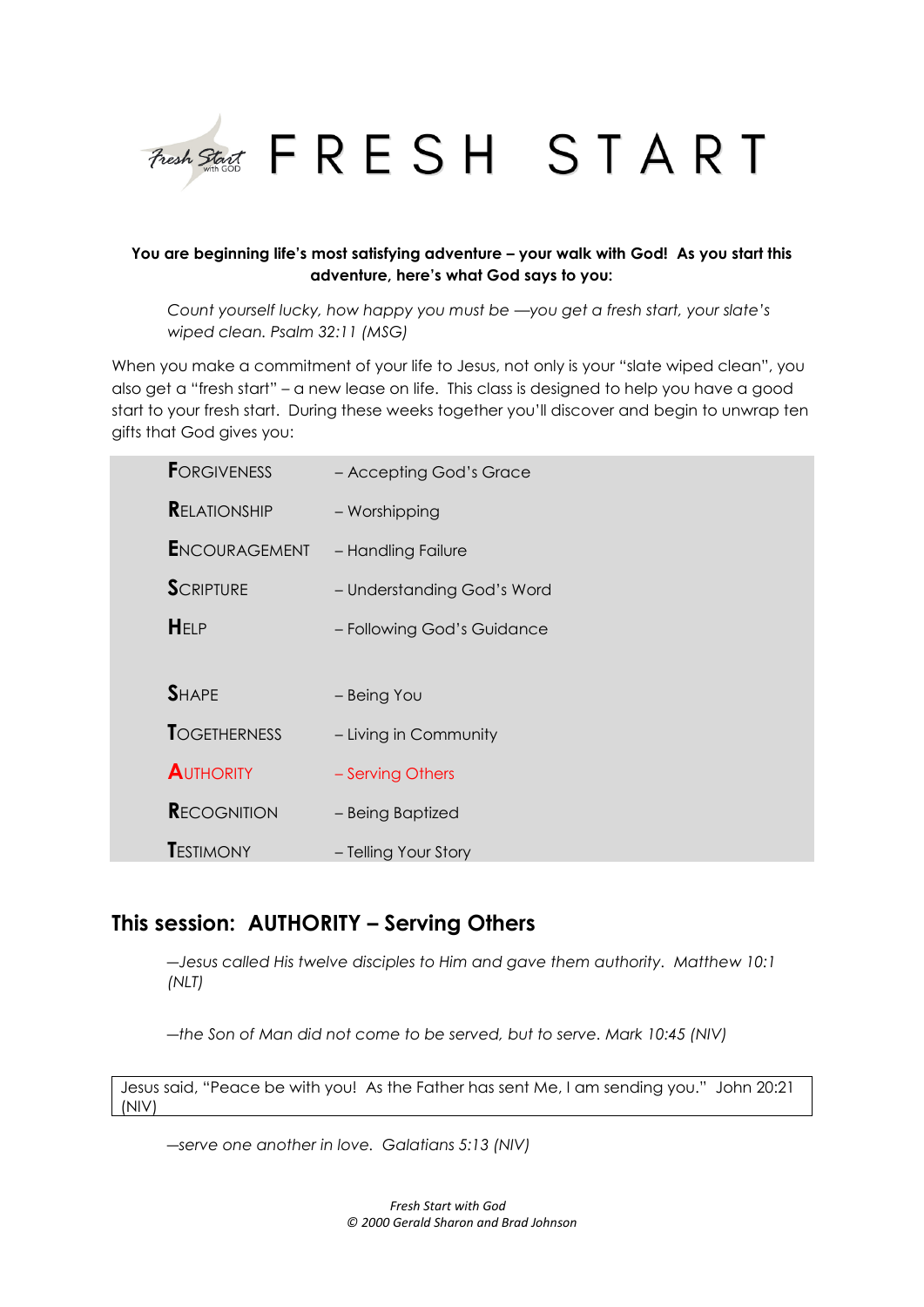What we see in the life of Jesus and throughout the New Testament is a newly defined authority. Not dictatorial. Not power-grabbing. Not ascent, but descent. Jesus turned the concept of authority upside down by teaching that true power and authority come from serving others in love.

# **How do I live out my authority to serve others?**

## **1. I lay aside personal desires**

*Jesus said, I came down from heaven to do what God wants me to do, not what I want to do. John 6:38 (NCV)*

One writer expressed this: "I size up other people in terms of what they can do for me; how they can further my programs, feed my ego, satisfy my needs, give me strategic advantage―Lord, I turn to You to get the inside track and obtain special favors, Your directions for my schemes, Your power for my projects, Your sanctions for my ambitions, Your blank check for whatever I want. Change me Lord. Make me a man who asks of You and others, 'What can I do for You!'

## **2. I get personally involved with others**

*Jesus knew that the Father had given Him authority over everything…. So He got up from the table, took off His robe, wrapped a towel around His waist, and poured water into a basin. Then He began to wash the disciples' feet and to wipe them with the towel He had around Him. (Jesus said) "I have given you an example to follow. Do as I have done to you."* John 13:3-5,15 (NIV)

One woman, taking an inward look at her servant attitude prayed: "You know Lord, how I serve You with great emotional fervor in the limelight. You know how I eagerly speak for You at a woman's club. You know how I effervesce when I promote a fellowship group. You know my genuine enthusiasm at a Bible Study. But how would I react, I wonder, if you pointed to a basin of water and asked me to wash the callused feet of a bent, wrinkled, old woman day after day, month after month, in a room where nobody saw and nobody knew…I wonder!?"

We cannot serve in absentia or at arm's length. It means if someone is drowning in a troubled sea, we get wet, we get in touch. It means if someone drifts away, we don't ignore that person, we reach out to help and to restore. Nobody ever learned how to water ski in the living room through a correspondence course. You have to get in the water and get personally involved.

#### **3. I learn to see others as Jesus did**

*When (Jesus) saw the crowds, He had compassion on them, because they were harassed and helpless, like sheep without a shepherd. Matthew 9:36 (NIV)*

That phrase "He had compassion on them" is used over and over in the New Testament to describe the heart of Jesus. People were never interruptions. He saw that they had needs and He wanted to meet them.

> *Fresh Start with God © 2000 Gerald Sharon and Brad Johnson*